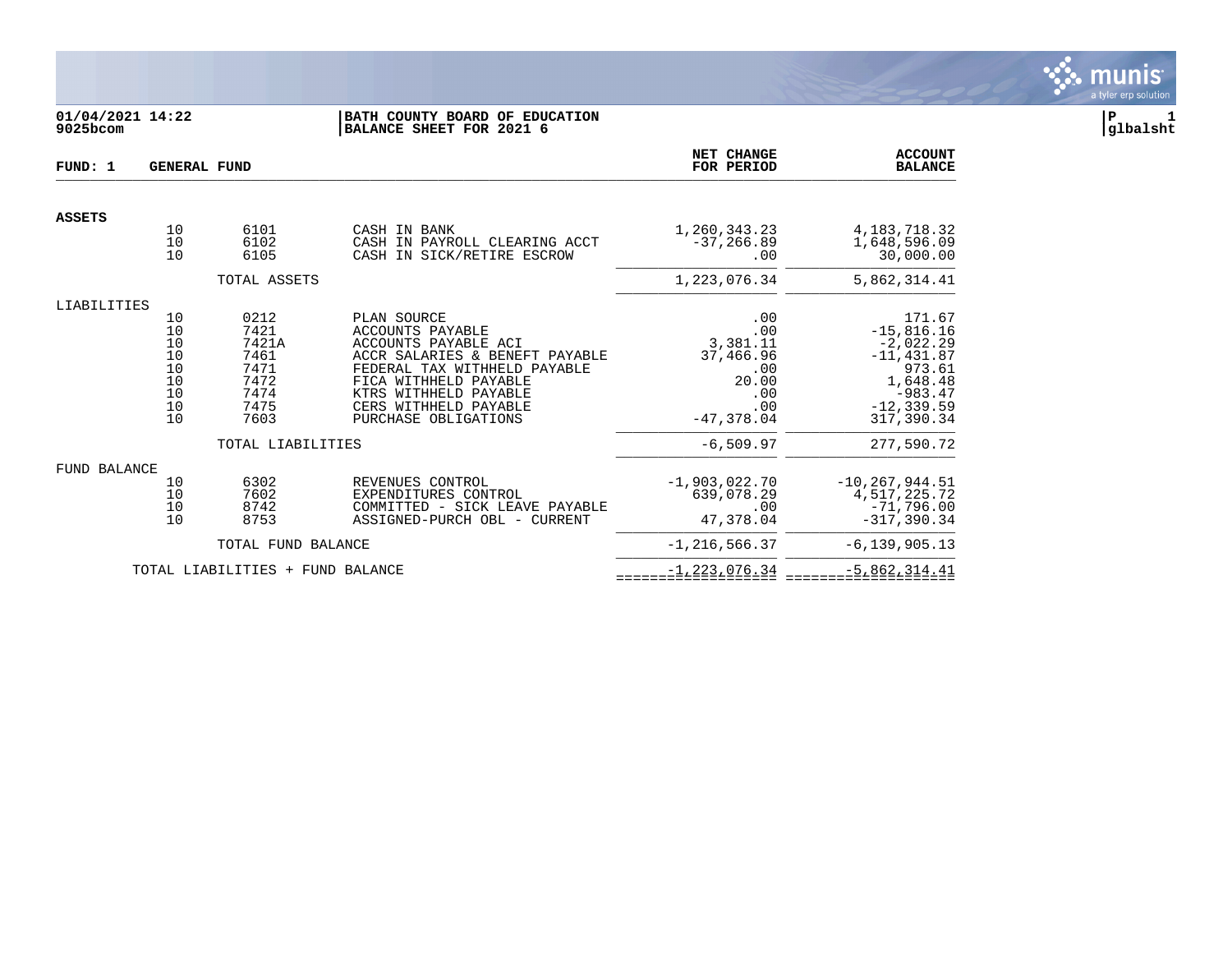

## **01/04/2021 14:22 |BATH COUNTY BOARD OF EDUCATION |P 2 9025bcom |BALANCE SHEET FOR 2021 6 |glbalsht**

| FUND: 2       |                | SPECIAL REVENUE                  |                                                                          | NET CHANGE<br>FOR PERIOD                     | <b>ACCOUNT</b><br><b>BALANCE</b>                  |
|---------------|----------------|----------------------------------|--------------------------------------------------------------------------|----------------------------------------------|---------------------------------------------------|
| <b>ASSETS</b> |                |                                  |                                                                          |                                              |                                                   |
|               | 20             | 6101                             | CASH IN BANK                                                             | $-74, 154.94$                                | 70,392.31                                         |
|               |                | TOTAL ASSETS                     |                                                                          | $-74, 154.94$                                | 70,392.31                                         |
| LIABILITIES   | 20<br>20       | 7421A<br>7603                    | ACCOUNTS PAYABLE ACI<br>PURCHASE OBLIGATIONS                             | $-18,608.52$<br>$-178,639.86$                | $-26, 323.52$<br>56,666.51                        |
|               |                | TOTAL LIABILITIES                |                                                                          | $-197, 248.38$                               | 30,342.99                                         |
| FUND BALANCE  | 20<br>20<br>20 | 6302<br>7602<br>8753             | REVENUES CONTROL<br>EXPENDITURES CONTROL<br>ASSIGNED-PURCH OBL - CURRENT | $-925, 384.27$<br>1,018,147.73<br>178,639.86 | $-2, 345, 310.35$<br>2,301,241.56<br>$-56,666.51$ |
|               |                | TOTAL FUND BALANCE               |                                                                          | 271,403.32                                   | $-100, 735.30$                                    |
|               |                | TOTAL LIABILITIES + FUND BALANCE |                                                                          | 74,154.94                                    | $-70, 392.31$                                     |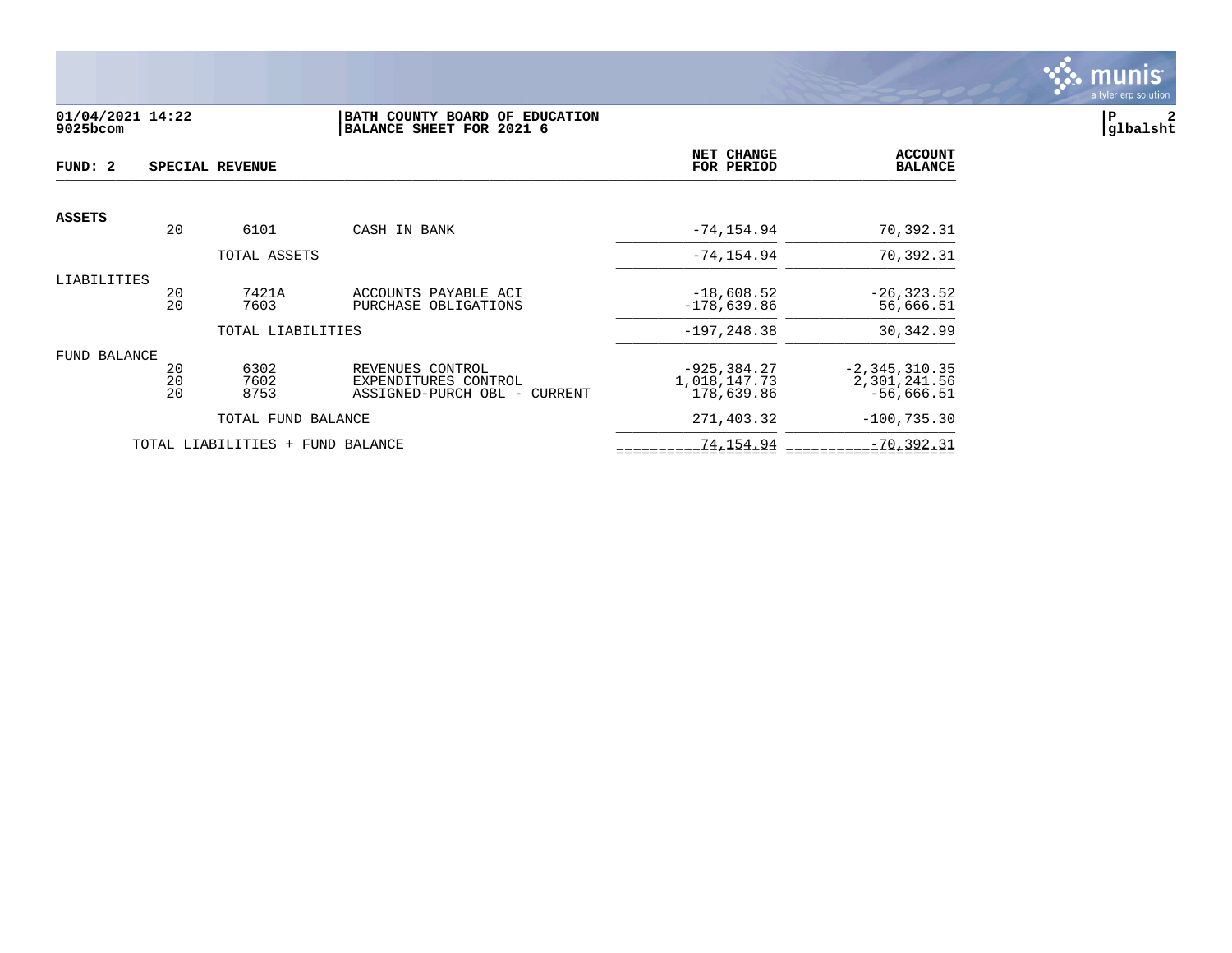

#### **01/04/2021 14:22 |BATH COUNTY BOARD OF EDUCATION |P 3 9025bcom |BALANCE SHEET FOR 2021 6 |glbalsht**

| FUND: 21      |                | DISTRICT ACTIVITY FD (ANNUAL)    | NET CHANGE<br>FOR PERIOD                                                 | <b>ACCOUNT</b><br><b>BALANCE</b>  |                                           |
|---------------|----------------|----------------------------------|--------------------------------------------------------------------------|-----------------------------------|-------------------------------------------|
| <b>ASSETS</b> |                |                                  |                                                                          |                                   |                                           |
|               | 21             | 6101                             | CASH IN BANK                                                             | 1,203.17                          | 99,420.57                                 |
|               |                | TOTAL ASSETS                     |                                                                          | 1,203.17                          | 99,420.57                                 |
| LIABILITIES   | 21<br>21       | 7421A<br>7603                    | ACCOUNTS PAYABLE ACI<br>PURCHASE OBLIGATIONS                             | .00<br>$-3, 283.15$               | $-63.60$<br>1,761.64                      |
|               |                | TOTAL LIABILITIES                |                                                                          | $-3, 283.15$                      | 1,698.04                                  |
| FUND BALANCE  | 21<br>21<br>21 | 6302<br>7602<br>8753             | REVENUES CONTROL<br>EXPENDITURES CONTROL<br>ASSIGNED-PURCH OBL - CURRENT | $-2,000.00$<br>796.83<br>3,283.15 | $-106, 211.74$<br>6,854.77<br>$-1,761.64$ |
|               |                | TOTAL FUND BALANCE               |                                                                          | 2,079.98                          | $-101, 118.61$                            |
|               |                | TOTAL LIABILITIES + FUND BALANCE |                                                                          | $-1, 203.17$                      | $-99,420.57$                              |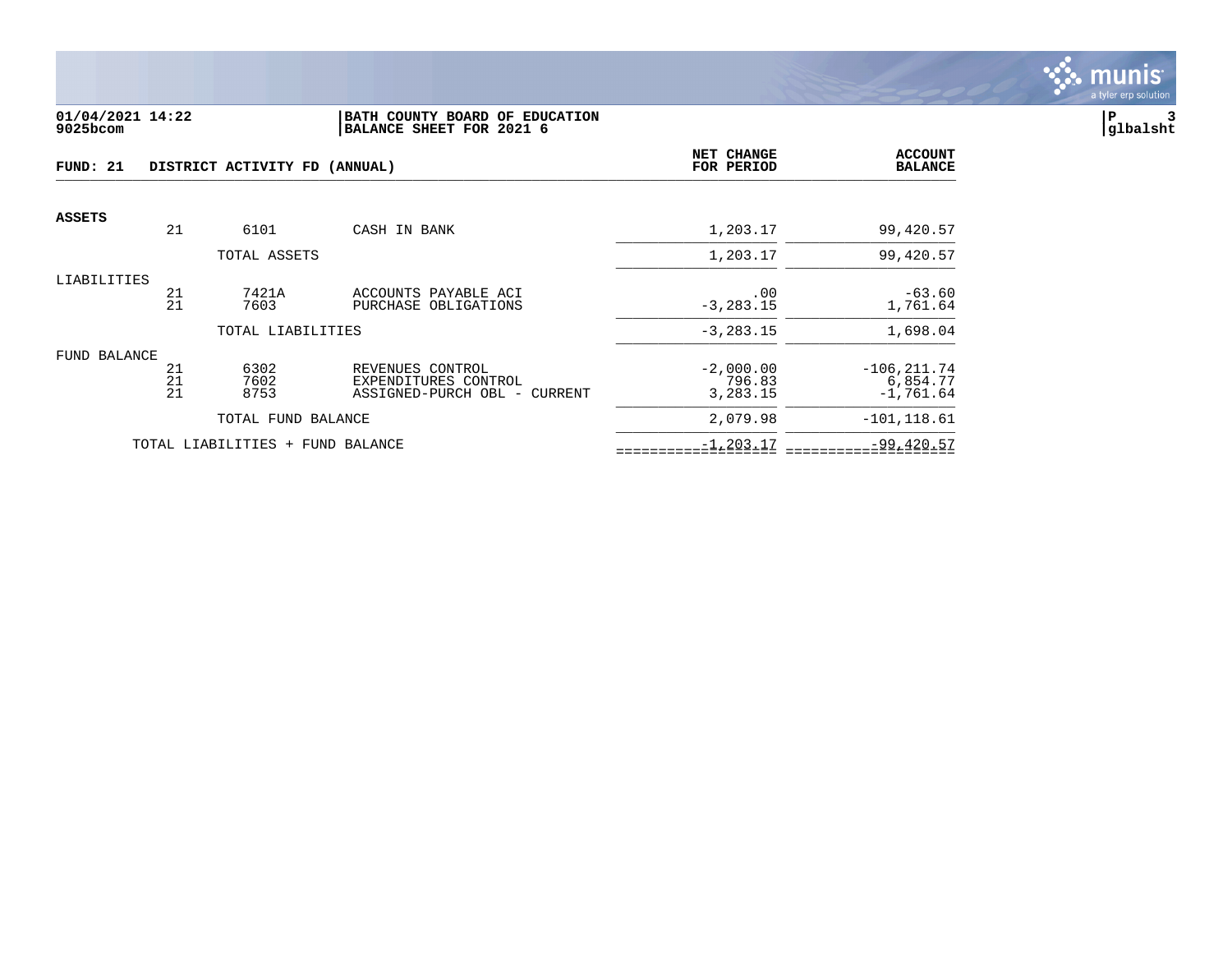

# **01/04/2021 14:22 |BATH COUNTY BOARD OF EDUCATION |P 4 9025bcom |BALANCE SHEET FOR 2021 6 |glbalsht**

| FUND: 310<br>CAPITAL OUTLAY FUND |    |                                  | NET CHANGE<br>FOR PERIOD | <b>ACCOUNT</b><br><b>BALANCE</b> |               |
|----------------------------------|----|----------------------------------|--------------------------|----------------------------------|---------------|
| <b>ASSETS</b>                    | 31 | 6101                             | CASH IN BANK             | .00                              | 86,105.00     |
|                                  |    | TOTAL ASSETS                     |                          | .00                              | 86,105.00     |
| FUND BALANCE                     | 31 | 6302                             | REVENUES CONTROL         | .00                              | $-86, 105.00$ |
|                                  |    | TOTAL FUND BALANCE               |                          | .00                              | $-86, 105.00$ |
|                                  |    | TOTAL LIABILITIES + FUND BALANCE |                          | .00                              | $-86, 105.00$ |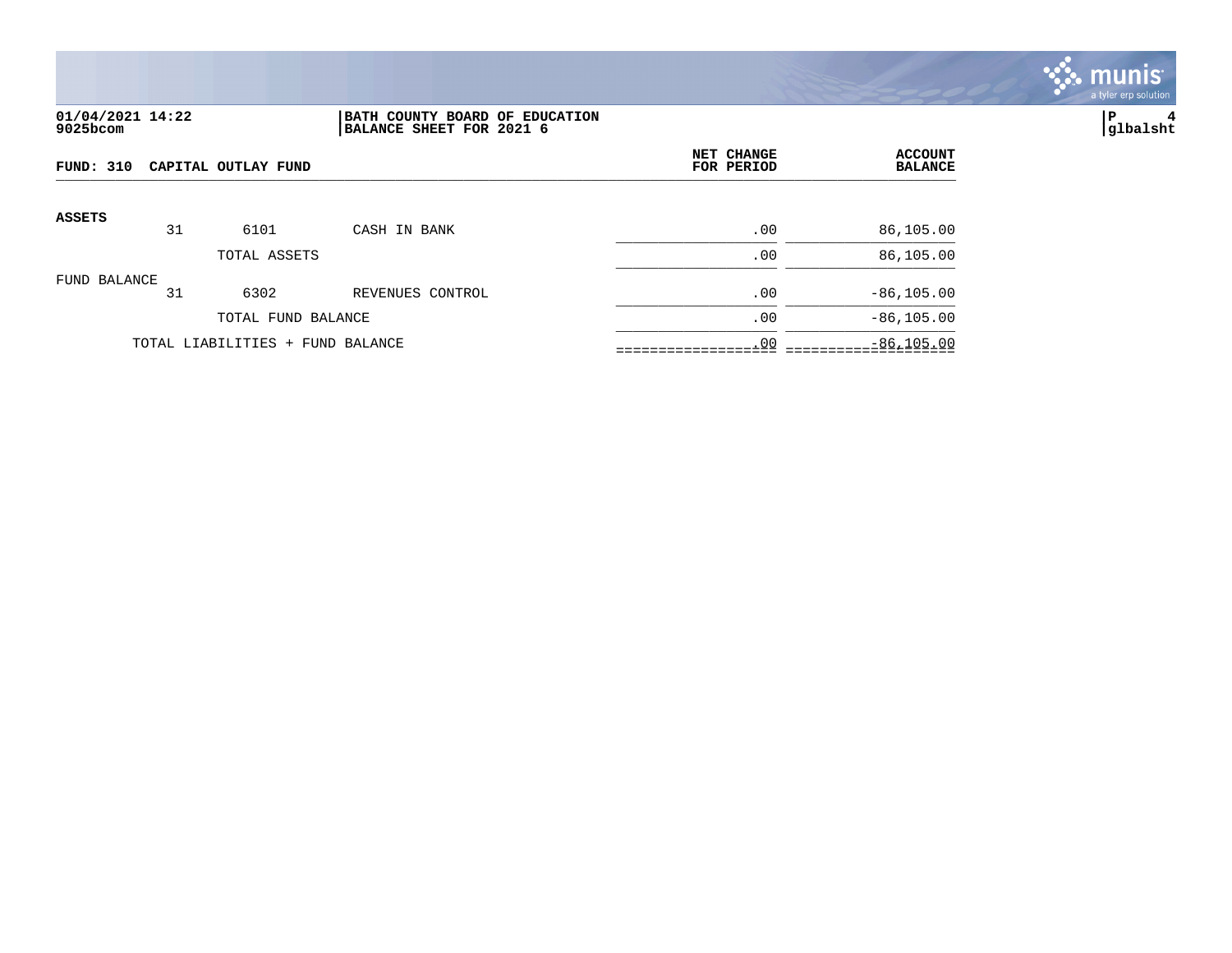

#### **01/04/2021 14:22 |BATH COUNTY BOARD OF EDUCATION |P 5 9025bcom |BALANCE SHEET FOR 2021 6 |glbalsht**

| FUND: 320                        |                      | BUILDING FUND (5 CENT LEVY)  |                                                                                                  | NET CHANGE<br>FOR PERIOD        | <b>ACCOUNT</b><br><b>BALANCE</b>                                  |
|----------------------------------|----------------------|------------------------------|--------------------------------------------------------------------------------------------------|---------------------------------|-------------------------------------------------------------------|
| ASSETS                           | 32                   | 6101                         | CASH IN BANK                                                                                     | $-390, 921.03$                  | $-555,809.57$                                                     |
|                                  |                      | TOTAL ASSETS                 |                                                                                                  | $-390, 921.03$                  | $-555,809.57$                                                     |
| FUND BALANCE                     | 32<br>32<br>32<br>32 | 6302<br>7602<br>8737<br>8738 | REVENUES CONTROL<br>EXPENDITURES CONTROL<br>RESTRICTED - OTHER<br>RESTRICTED-SFCC ESCROW-CURRENT | .00<br>390,921.03<br>.00<br>.00 | $-506, 216.00$<br>1, 183, 596. 29<br>$-21,991.10$<br>$-99.579.62$ |
|                                  | TOTAL FUND BALANCE   |                              |                                                                                                  | 390,921.03                      | 555,809.57                                                        |
| TOTAL LIABILITIES + FUND BALANCE |                      |                              | 390,921.03                                                                                       | 555,809.57                      |                                                                   |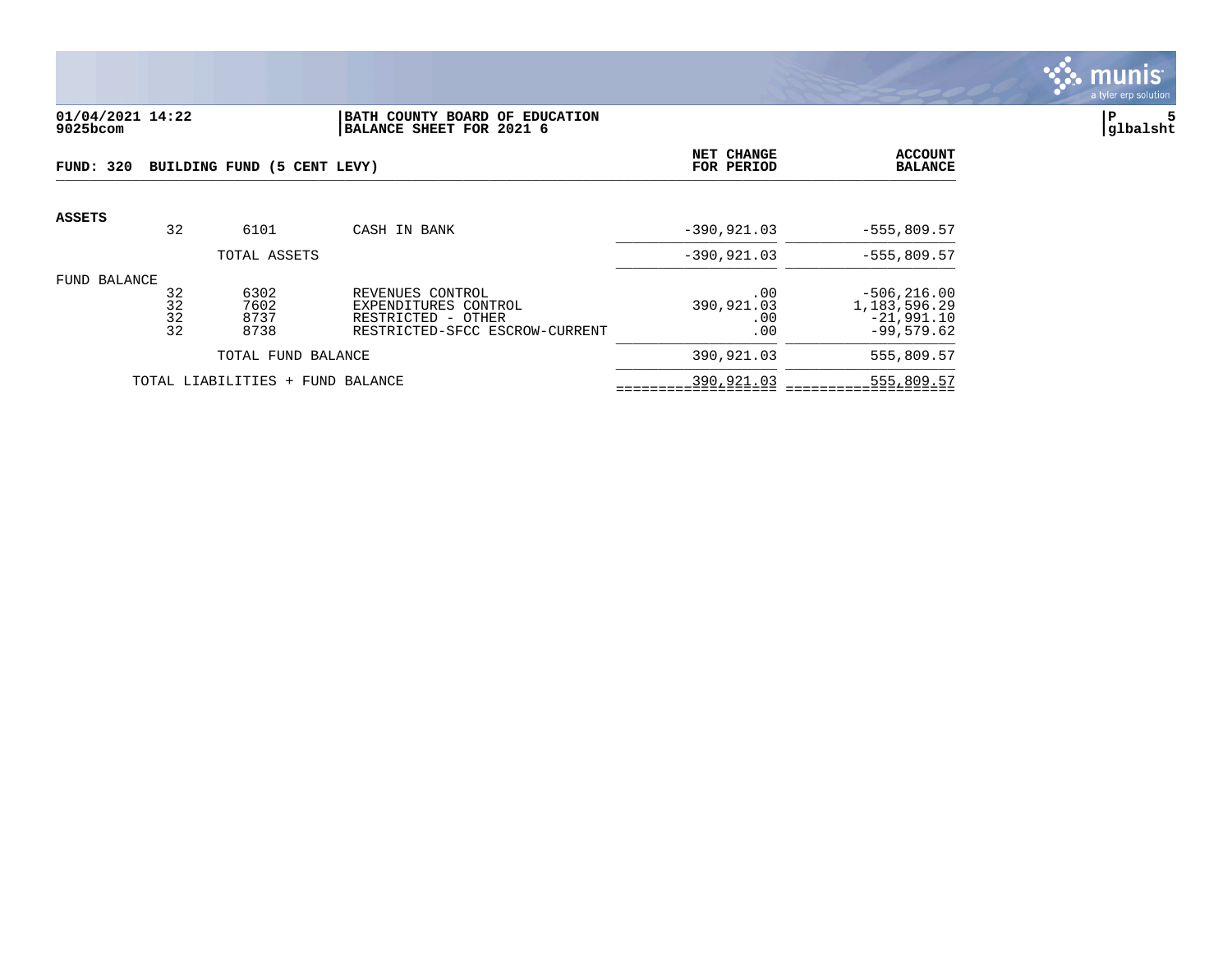

## **01/04/2021 14:22 |BATH COUNTY BOARD OF EDUCATION |P 6 9025bcom |BALANCE SHEET FOR 2021 6 |glbalsht**

| <b>FUND: 360</b><br><b>CONSTRUCTION FUND</b> |          |                    |                                                               | <b>NET CHANGE</b><br>FOR PERIOD | <b>ACCOUNT</b><br><b>BALANCE</b> |
|----------------------------------------------|----------|--------------------|---------------------------------------------------------------|---------------------------------|----------------------------------|
| <b>ASSETS</b>                                |          |                    |                                                               |                                 |                                  |
|                                              | 36       | 6101               | CASH IN BANK                                                  | $-36,764.00$                    | 57,879.44                        |
|                                              |          | TOTAL ASSETS       |                                                               | $-36, 764.00$                   | 57,879.44                        |
| LIABILITIES                                  |          |                    |                                                               |                                 |                                  |
|                                              | 36<br>36 | 7421A              | ACCOUNTS PAYABLE ACI                                          | .00                             | $-749.00$                        |
|                                              |          | 7603               | PURCHASE OBLIGATIONS                                          | .00                             | 11,000.00                        |
|                                              |          | TOTAL LIABILITIES  |                                                               | .00                             | 10,251.00                        |
| FUND BALANCE                                 |          |                    |                                                               |                                 |                                  |
|                                              | 36       | 7602               | EXPENDITURES CONTROL                                          | 36,764.00                       | 37,245.91                        |
|                                              | 36<br>36 | 8735<br>8753       | RESTRICTED-FUTURE CONSTR BG-1<br>ASSIGNED-PURCH OBL - CURRENT | .00<br>.00                      | $-94, 376.35$<br>$-11,000.00$    |
|                                              |          | TOTAL FUND BALANCE |                                                               | 36,764.00                       | $-68, 130.44$                    |
|                                              |          | TOTAL LIABILITIES  | + FUND BALANCE                                                | 36,764.00                       | $-57,879.44$                     |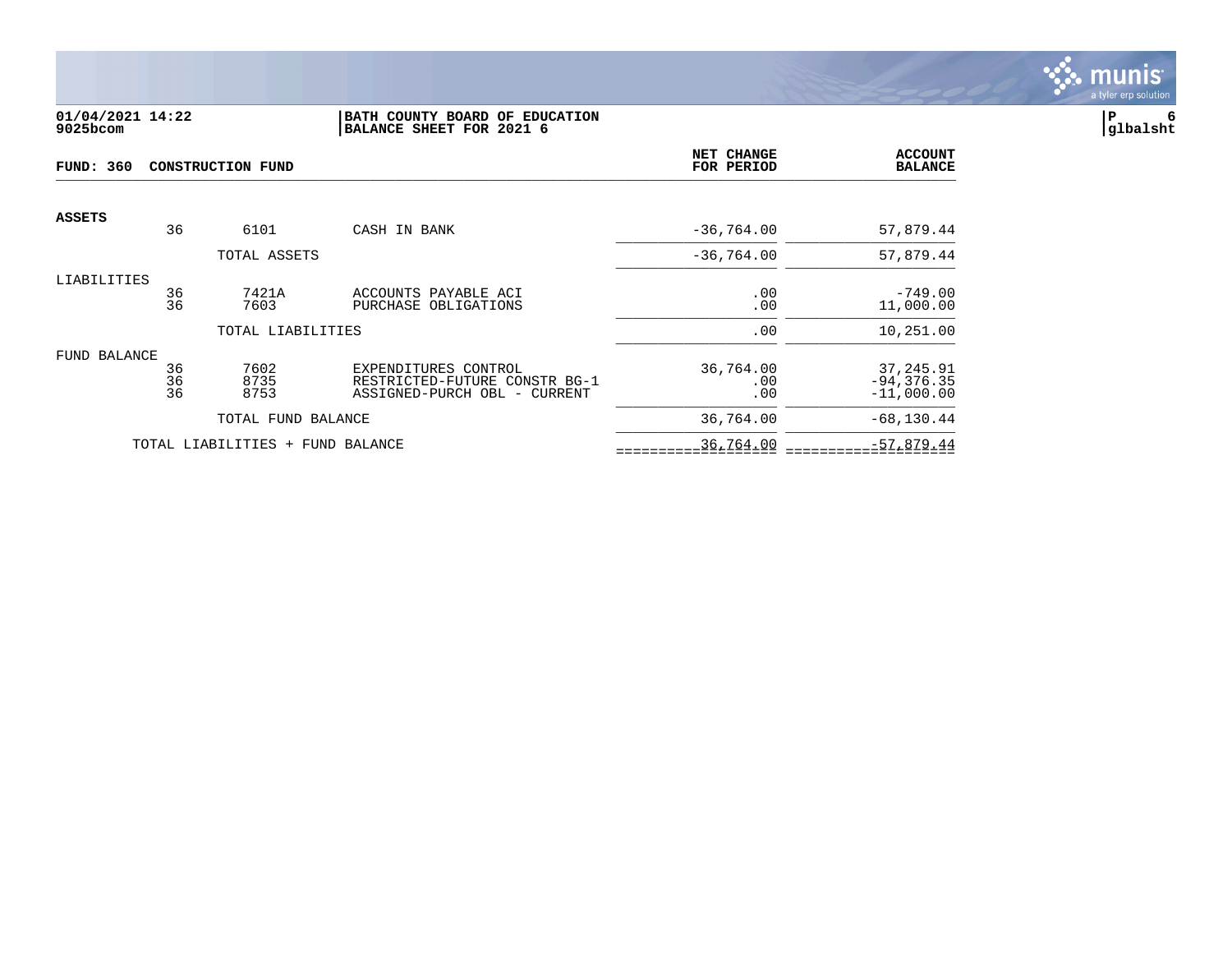

# **01/04/2021 14:22 |BATH COUNTY BOARD OF EDUCATION |P 7 9025bcom |BALANCE SHEET FOR 2021 6 |glbalsht**

| FUND: 400           |          | DEBT SERVICE FUND                | NET CHANGE<br>FOR PERIOD                 | ACCOUNT<br><b>BALANCE</b>    |                                    |
|---------------------|----------|----------------------------------|------------------------------------------|------------------------------|------------------------------------|
| <b>FUND BALANCE</b> | 40<br>40 | 6302<br>7602                     | REVENUES CONTROL<br>EXPENDITURES CONTROL | $-390, 921.03$<br>390,921.03 | $-1,183,596.29$<br>1, 183, 596. 29 |
|                     |          | TOTAL FUND BALANCE               |                                          | .00                          | .00                                |
|                     |          | TOTAL LIABILITIES + FUND BALANCE |                                          | .00                          | .00                                |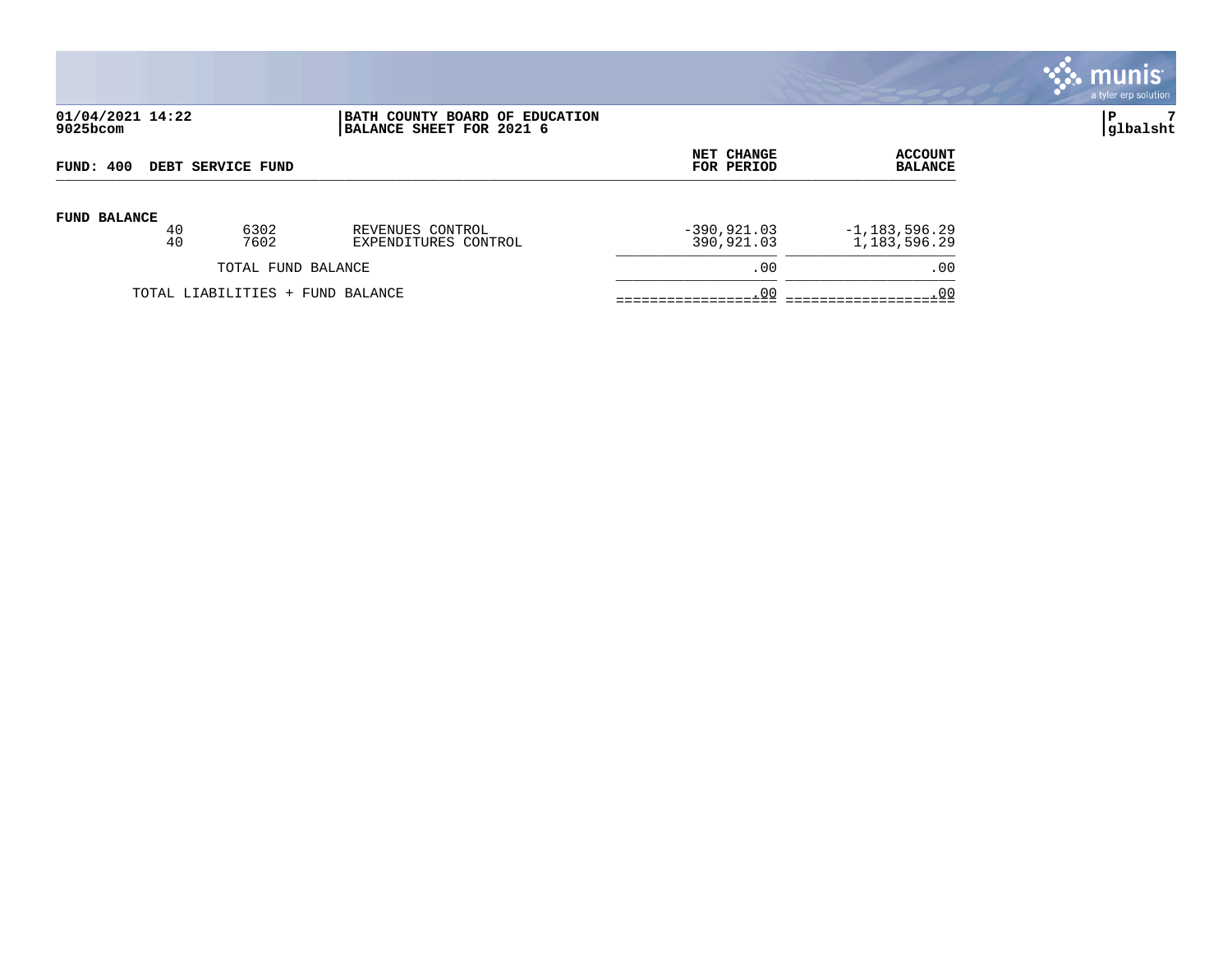

## **01/04/2021 14:22 |BATH COUNTY BOARD OF EDUCATION |P 8 9025bcom |BALANCE SHEET FOR 2021 6 |glbalsht**

| FUND: 51                         | FOOD SERVICE FUND                                               |                                                   |                                                                                                                                                                   |                                                              | <b>ACCOUNT</b><br><b>BALANCE</b>                                                                 |
|----------------------------------|-----------------------------------------------------------------|---------------------------------------------------|-------------------------------------------------------------------------------------------------------------------------------------------------------------------|--------------------------------------------------------------|--------------------------------------------------------------------------------------------------|
| <b>ASSETS</b>                    |                                                                 |                                                   |                                                                                                                                                                   |                                                              |                                                                                                  |
|                                  | 51<br>51<br>51<br>51                                            | 6101<br>6171<br>64000<br>6400P                    | CASH IN BANK<br>INVENTORIES FOR CONSUMPTION<br>DEF OUTFLOW OF RESOURCES<br>DEF OUTFLOW OF RESOURCES                                                               | $-29, 158.93$<br>.00<br>.00<br>.00                           | 2,097,376.07<br>2,438.11<br>71,769.65<br>267,788.83                                              |
|                                  |                                                                 | TOTAL ASSETS                                      |                                                                                                                                                                   | $-29, 158.93$                                                | 2,439,372.66                                                                                     |
| LIABILITIES                      |                                                                 |                                                   |                                                                                                                                                                   |                                                              |                                                                                                  |
|                                  | 51<br>51<br>51<br>51<br>51<br>51                                | 7421A<br>75410<br>7541P<br>7603<br>77000<br>7700P | ACCOUNTS PAYABLE ACI<br>NET PENSION LIABILITY<br>NET PENSION LIABILITY<br>PURCHASE OBLIGATIONS<br>INFLOW OF RESOURCES<br>DEF<br><b>DEF</b><br>INFLOW OF RESOURCES | 24,320.26<br>.00<br>.00<br>$-114, 330.93$<br>.00<br>.00      | $-5, 239.00$<br>$-274, 400.78$<br>$-1,029,917.59$<br>188,385.52<br>$-72, 165.90$<br>$-93,535.51$ |
|                                  |                                                                 | TOTAL LIABILITIES                                 |                                                                                                                                                                   | $-90,010.67$                                                 | $-1, 286, 873.26$                                                                                |
| FUND BALANCE                     |                                                                 |                                                   |                                                                                                                                                                   |                                                              |                                                                                                  |
|                                  | 51<br>51<br>$\begin{array}{c} 51 \\ 51 \end{array}$<br>51<br>51 | 6302<br>7602<br>87370<br>8737P<br>8739<br>8753    | REVENUES CONTROL<br>EXPENDITURES CONTROL<br>RESTRICTED - OTHER<br>RESTRICTED-OTHER<br>RESTRICTED-NET ASSETS<br>ASSIGNED-PURCH OBL - CURRENT                       | $-89,876.16$<br>94,714.83<br>.00<br>.00<br>.00<br>114,330.93 | $-2,529,264.53$<br>537,364.72<br>274,797.03<br>855,664.27<br>$-102,675.37$<br>$-188.385.52$      |
|                                  |                                                                 | TOTAL FUND BALANCE                                |                                                                                                                                                                   | 119,169.60                                                   | $-1, 152, 499.40$                                                                                |
| TOTAL LIABILITIES + FUND BALANCE |                                                                 |                                                   | 29, 158.93                                                                                                                                                        | $-2,439,372.66$                                              |                                                                                                  |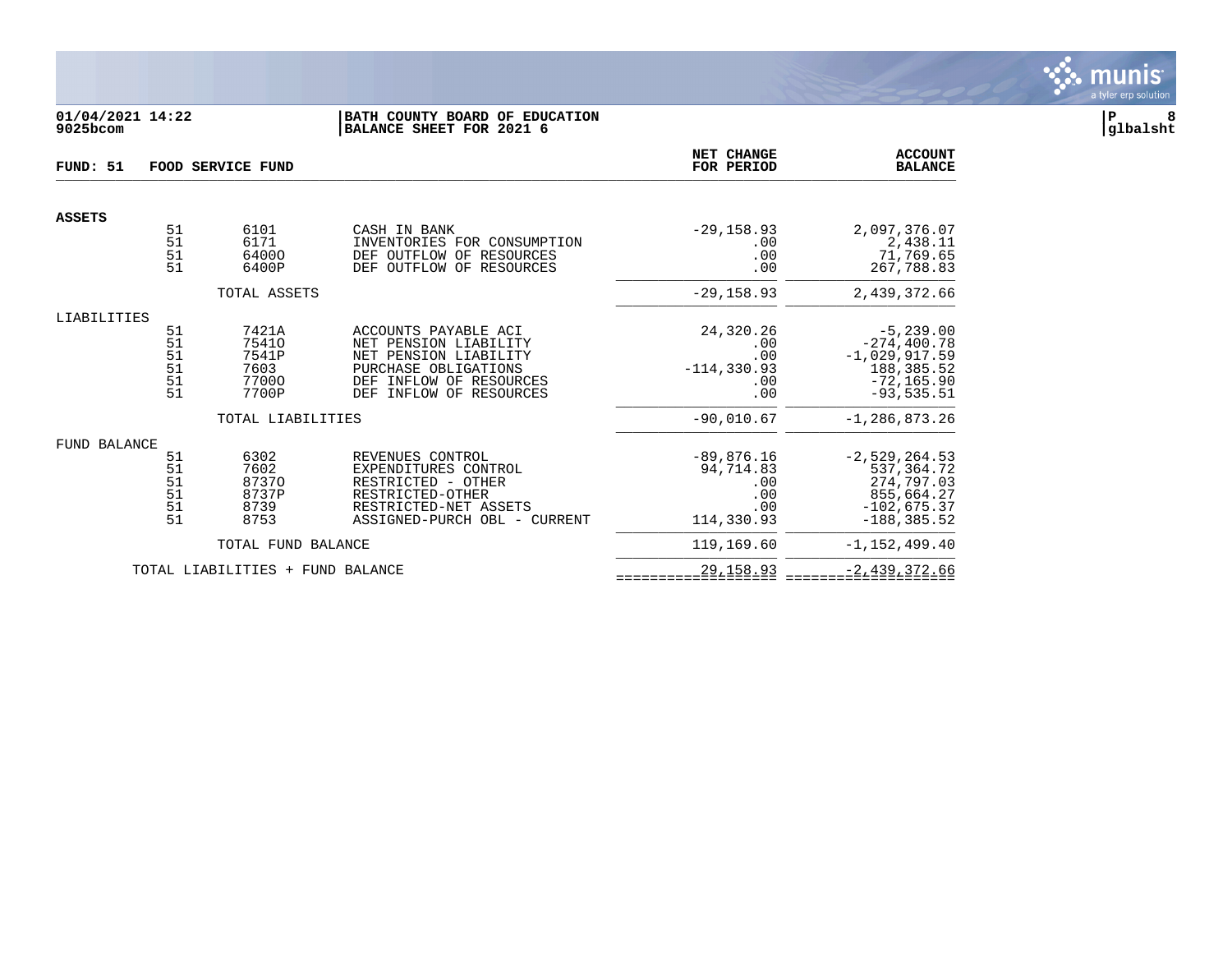

# **01/04/2021 14:22 |BATH COUNTY BOARD OF EDUCATION |P 9 9025bcom |BALANCE SHEET FOR 2021 6 |glbalsht**

| FUND: 52                            | CHILD CARE                                     |                                                               | NET CHANGE<br>FOR PERIOD                                                                                                                            | <b>ACCOUNT</b><br><b>BALANCE</b>                     |                                                                                          |
|-------------------------------------|------------------------------------------------|---------------------------------------------------------------|-----------------------------------------------------------------------------------------------------------------------------------------------------|------------------------------------------------------|------------------------------------------------------------------------------------------|
| <b>ASSETS</b>                       |                                                |                                                               |                                                                                                                                                     |                                                      |                                                                                          |
|                                     | $\begin{array}{c} 52 \\ 52 \end{array}$<br>52  | 6101<br>64000<br>6400P                                        | CASH IN BANK<br>DEF OUTFLOW OF RESOURCES<br>OUTFLOW OF<br>RESOURCES<br>DEF                                                                          | 27,120.55<br>.00<br>.00                              | 61,186.62<br>17,500.82<br>65,623.85                                                      |
|                                     |                                                | TOTAL ASSETS                                                  |                                                                                                                                                     | 27,120.55                                            | 144, 311.29                                                                              |
| LIABILITIES                         | 52<br>$\frac{52}{52}$<br>52<br>52              | 75410<br>7541P<br>7603<br>77000<br>7700P<br>TOTAL LIABILITIES | NET PENSION LIABILITY<br>NET PENSION LIABILITY<br>PURCHASE OBLIGATIONS<br>INFLOW OF RESOURCES<br>DEF<br>INFLOW OF RESOURCES<br>DEF                  | .00<br>.00<br>.00<br>.00<br>.00<br>.00               | $-70,087.25$<br>$-137,638.81$<br>322.67<br>$-16,836.16$<br>$-24,619.73$<br>$-248,859.28$ |
| FUND BALANCE                        | 52<br>52<br>$\frac{52}{52}$<br>$\frac{52}{52}$ | 6302<br>7602<br>87370<br>8737P<br>8739<br>8753                | REVENUES CONTROL<br>EXPENDITURES CONTROL<br>RESTRICTED - OTHER<br>RESTRICTED-OTHER PENSION<br>RESTRICTED-NET ASSETS<br>ASSIGNED-PURCH OBL - CURRENT | $-36,636.09$<br>9,515.54<br>.00<br>.00<br>.00<br>.00 | $-100,091.48$<br>61,474.22<br>69,422.59<br>96,634.69<br>$-22,569.36$<br>$-322.67$        |
|                                     |                                                | TOTAL FUND BALANCE                                            |                                                                                                                                                     | $-27, 120.55$                                        | 104,547.99                                                                               |
| TOTAL LIABILITIES +<br>FUND BALANCE |                                                |                                                               | $-27, 120.55$                                                                                                                                       | $-144, 311.29$                                       |                                                                                          |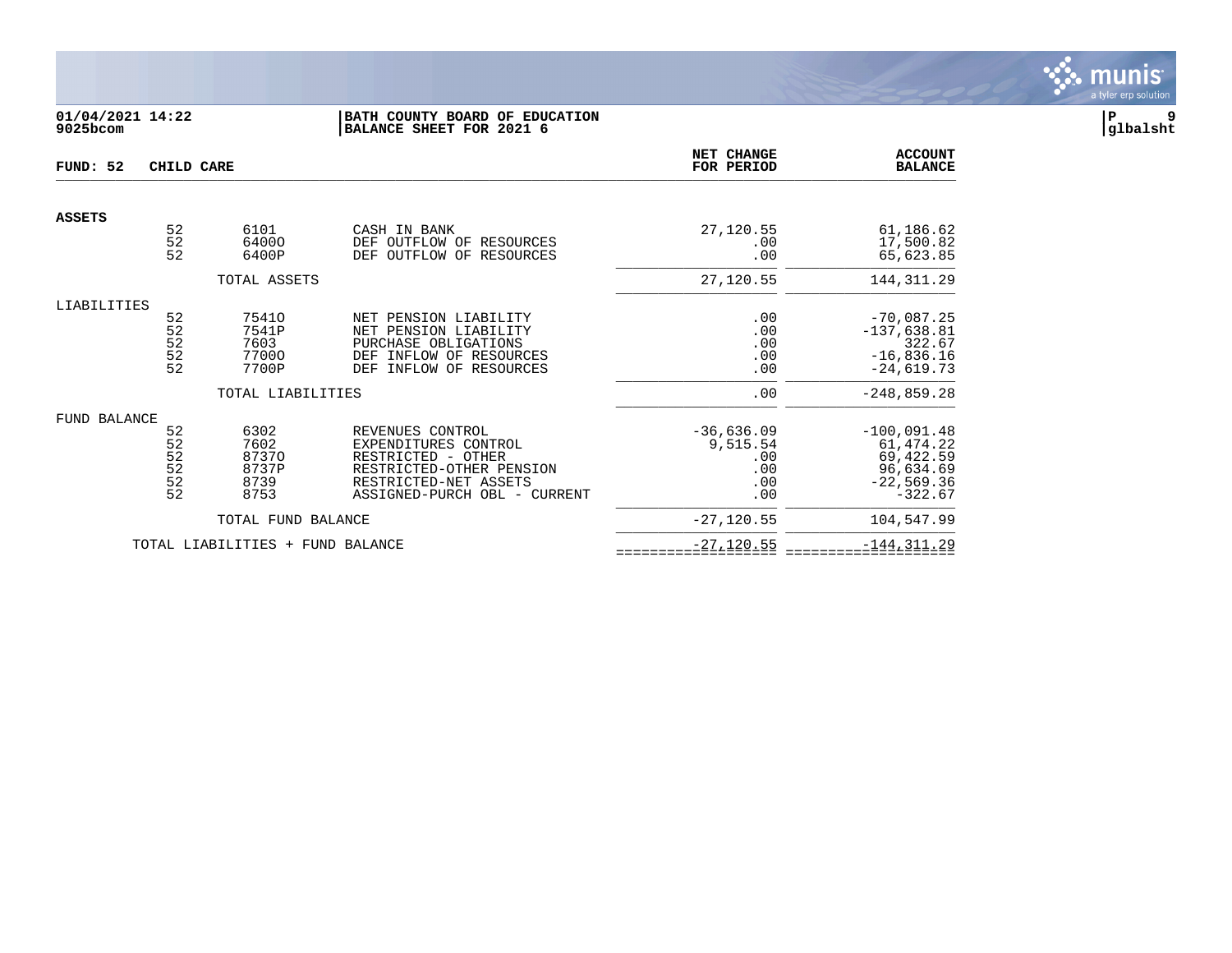

# **01/04/2021 14:22 |BATH COUNTY BOARD OF EDUCATION |P 10 9025bcom |BALANCE SHEET FOR 2021 6 |glbalsht**

| <b>PRESCHOOL</b><br>FUND: 53 |                    |                                  |                                          | NET CHANGE<br>FOR PERIOD | <b>ACCOUNT</b><br><b>BALANCE</b> |
|------------------------------|--------------------|----------------------------------|------------------------------------------|--------------------------|----------------------------------|
| <b>ASSETS</b>                | 53                 | 6101                             | CASH IN BANK                             | $-83.82$                 | $-638.35$                        |
|                              |                    | TOTAL ASSETS                     |                                          | $-83.82$                 | $-638.35$                        |
| FUND BALANCE                 |                    |                                  |                                          |                          |                                  |
|                              | 53<br>53           | 6302<br>7602                     | REVENUES CONTROL<br>EXPENDITURES CONTROL | .00<br>83.82             | $-493.51$<br>1,131.86            |
|                              | TOTAL FUND BALANCE |                                  |                                          | 83.82                    | 638.35                           |
|                              |                    | TOTAL LIABILITIES + FUND BALANCE |                                          | 83.82                    | 638.35                           |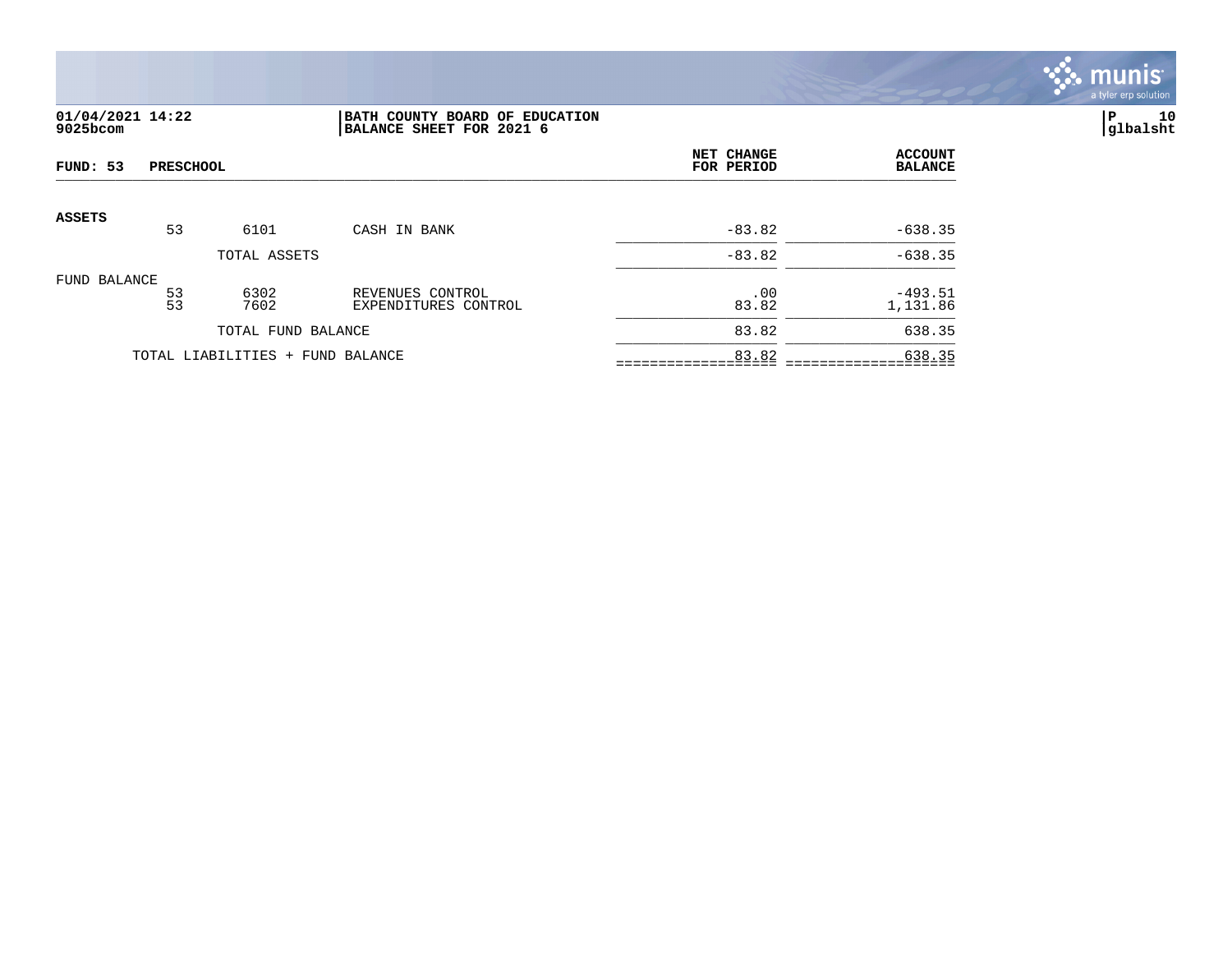

#### **01/04/2021 14:22 |BATH COUNTY BOARD OF EDUCATION |P 11 9025bcom |BALANCE SHEET FOR 2021 6 |glbalsht**

| FUND: 7000 TRUST/AGENCY FUNDS |                                  |              | NET CHANGE<br>FOR PERIOD                    | <b>ACCOUNT</b><br><b>BALANCE</b> |                              |
|-------------------------------|----------------------------------|--------------|---------------------------------------------|----------------------------------|------------------------------|
| <b>ASSETS</b>                 | 70                               | 6101         | CASH IN BANK                                | 494.21                           | 40,591.11                    |
|                               |                                  | TOTAL ASSETS |                                             | 494.21                           | 40,591.11                    |
| FUND BALANCE                  | 70<br>70                         | 6302<br>8730 | REVENUES CONTROL<br>RESTRICTED FUND BALANCE | $-494.21$<br>.00                 | $-21,040.41$<br>$-19,550.70$ |
| TOTAL FUND BALANCE            |                                  |              |                                             | $-494.21$                        | $-40,591.11$                 |
|                               | TOTAL LIABILITIES + FUND BALANCE |              |                                             | $-494.21$                        | $-40,591.11$                 |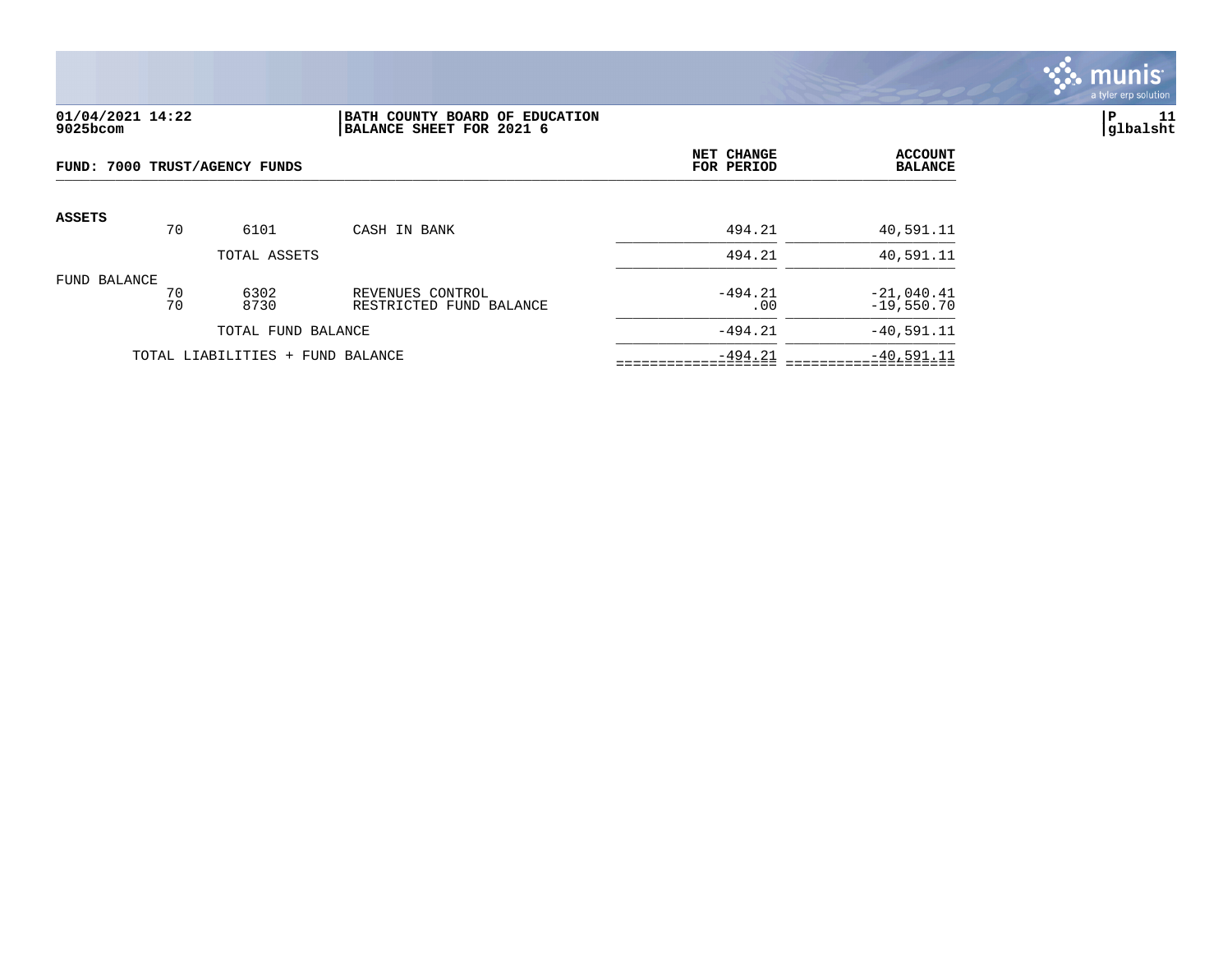

#### **01/04/2021 14:22 |BATH COUNTY BOARD OF EDUCATION |P 12 9025bcom |BALANCE SHEET FOR 2021 6 |glbalsht**

| FUND: 8       |          | GOVERNMENTAL ASSETS              |                                                   | NET CHANGE<br>FOR PERIOD | <b>ACCOUNT</b><br><b>BALANCE</b> |
|---------------|----------|----------------------------------|---------------------------------------------------|--------------------------|----------------------------------|
| <b>ASSETS</b> |          |                                  |                                                   |                          |                                  |
|               | 80<br>80 | 6201<br>6211                     | LAND                                              | .00                      | 518,316.60                       |
|               | 80       | 6212                             | LAND IMPROVEMENTS<br>ACCUM DEPR LAND IMPROVEMENTS | .00<br>.00               | 1,124,210.27<br>$-964,010.70$    |
|               | 80       | 6221                             | BUILDINGS & BLDING IMPROVEMENT                    | .00                      | 45,984,138.97                    |
|               | 80       | 6222                             | ACCUM DEPR BLDG IMPROVMENTS                       | .00                      | $-11,872,194.02$                 |
|               | 80       | 6231                             | TECHNOLOGY EOUIPMENT                              | .00                      | 1,898,075.29                     |
|               | 80       | 6232                             | ACCUM DEPR TECHNOLOGY EOUIP                       | .00                      | $-1,615,082.87$                  |
|               | 80       | 6241                             | VEHICLES                                          | .00                      | 3,849,626.19                     |
|               | 80       | 6242                             | ACCUM DEPR VEHICLES                               | .00                      | $-2,919,979.38$                  |
|               | 80<br>80 | 6251                             | GENERAL EOUIPMENT                                 | .00                      | 861, 327. 28                     |
|               |          | 6252                             | ACCUM DEPR GENERAL EQUIP                          | .00                      | $-721,657.49$                    |
|               |          | TOTAL ASSETS                     |                                                   | .00                      | 36, 142, 770. 14                 |
| FUND BALANCE  |          |                                  |                                                   |                          |                                  |
|               | 80       | 7602                             | EXPENDITURES CONTROL                              | .00                      | 299.91                           |
|               | 80       | 8710                             | INVESTMENTS GOVERNMENTAL ASSET                    | .00                      | $-36, 143, 070.05$               |
|               |          | TOTAL FUND BALANCE               |                                                   | .00                      | $-36, 142, 770.14$               |
|               |          | TOTAL LIABILITIES + FUND BALANCE |                                                   | .00                      | $-36, 142, 770.14$               |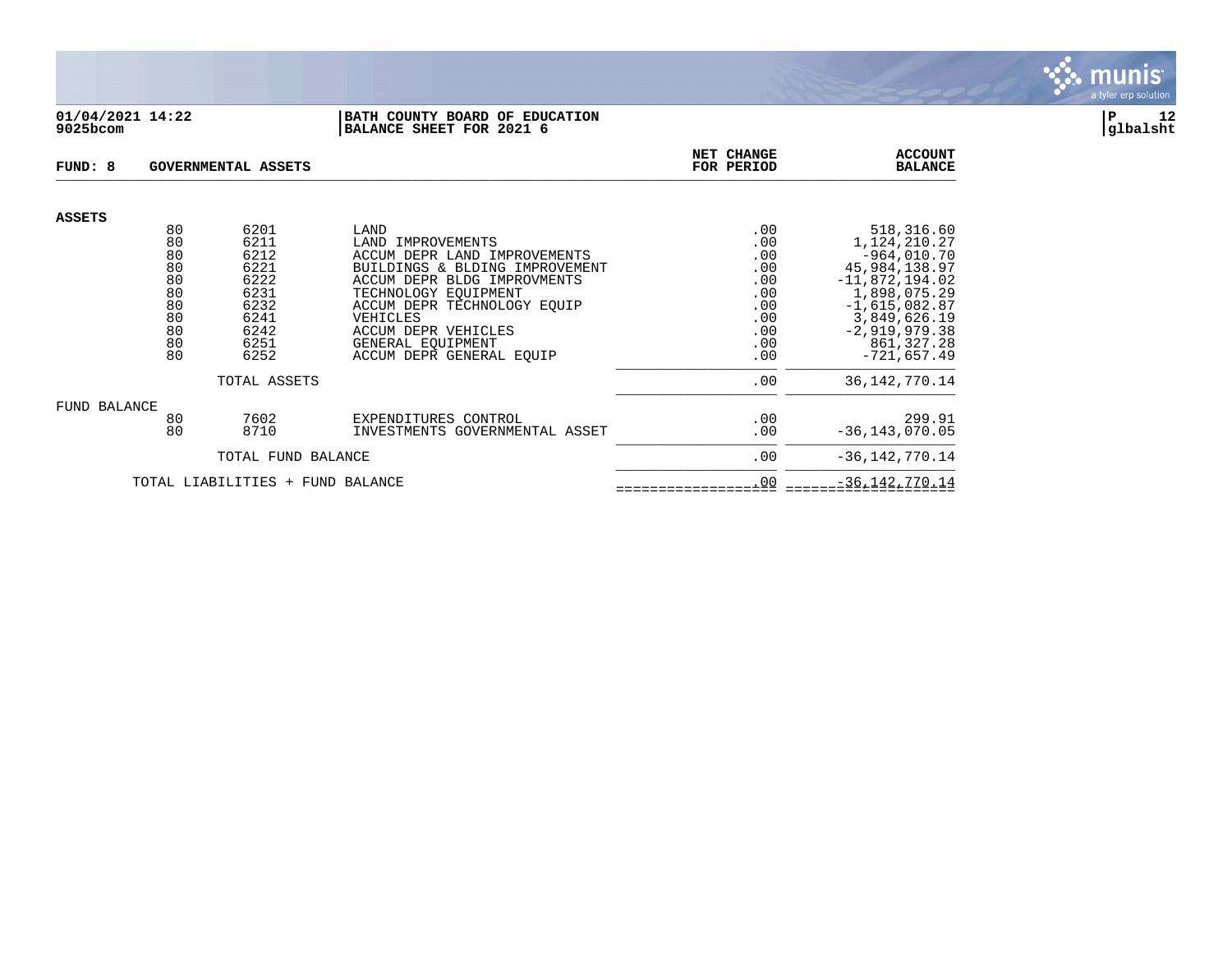

## **01/04/2021 14:22 |BATH COUNTY BOARD OF EDUCATION |P 13 9025bcom |BALANCE SHEET FOR 2021 6 |glbalsht**

| FUND: 81                         |                            | FOOD SERVICE ASSETS                  |                                                                                                                                  | NET CHANGE<br>FOR PERIOD        | <b>ACCOUNT</b><br><b>BALANCE</b>                                    |
|----------------------------------|----------------------------|--------------------------------------|----------------------------------------------------------------------------------------------------------------------------------|---------------------------------|---------------------------------------------------------------------|
| <b>ASSETS</b>                    | 81<br>81<br>81<br>81<br>81 | 6221<br>6222<br>6231<br>6232<br>6241 | BUILDINGS & BLDING IMPROVEMENT<br>ACCUM DEPR BLDG IMPROVMENTS<br>TECHNOLOGY EOUIPMENT<br>ACCUM DEPR TECHNOLOGY EQUIP<br>VEHICLES | .00<br>.00<br>.00<br>.00<br>.00 | 308,000.00<br>$-74, 433.33$<br>5,212.63<br>$-3,973.90$<br>35,895.00 |
|                                  | 81<br>81<br>81             | 6242<br>6251<br>6252                 | ACCUM DEPR VEHICLES<br>GENERAL EOUIPMENT<br>ACCUM DEPR GENERAL EQUIP                                                             | .00<br>.00<br>.00               | $-19,886.75$<br>616, 188.39<br>$-501.972.35$                        |
|                                  |                            | TOTAL ASSETS                         | .00                                                                                                                              | 365,029.69                      |                                                                     |
| FUND BALANCE                     | 81                         | 8711                                 | INVESTMENT BUSINESS ASSETS                                                                                                       | .00                             | $-365,029.69$                                                       |
|                                  | TOTAL FUND BALANCE         |                                      |                                                                                                                                  | .00                             | $-365,029.69$                                                       |
| TOTAL LIABILITIES + FUND BALANCE |                            |                                      |                                                                                                                                  | .00                             | $-365,029.69$                                                       |